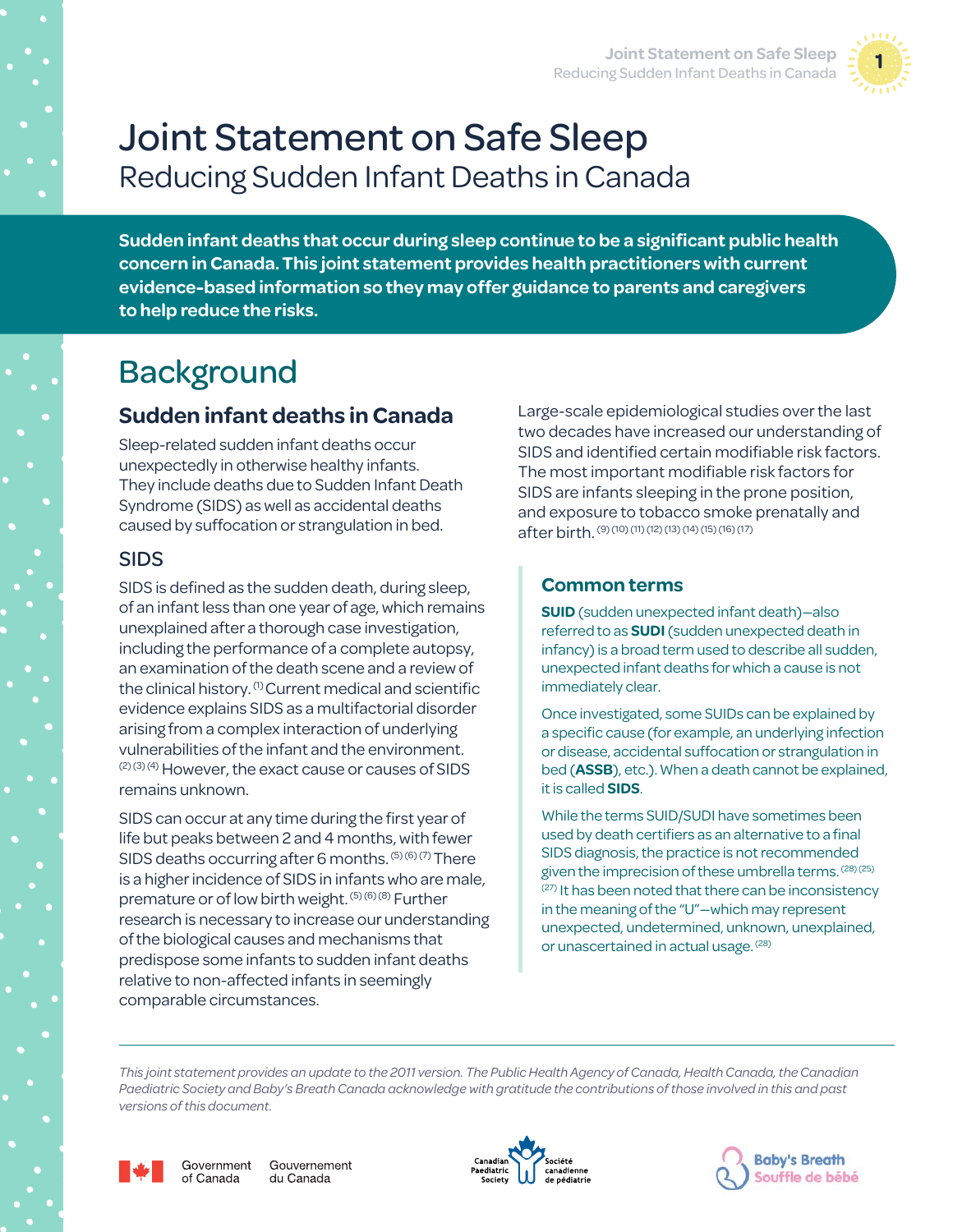The rate of SIDS has declined significantly since the late 1980's. Between 1999 and 2004, Canada observed a 50% decrease in the rate of SIDS, which coincided with the launch of recommendations to place infants on their back to sleep, a message reinforced by the Back to Sleep campaign in 1999. <sup>(18)</sup>  $(19)$  The decline may also be attributable, in part, to a decrease in maternal smoking during pregnancy and an increase in breastfeeding. (19) (20)

A similar decline in the SIDS rate in the United States in the 1990s was found to be partially attributed to a shift in diagnosis away from SIDS towards deaths from accidental suffocation and strangulation, as well as other/unspecified causes. (21) (22) An analysis of Canadian data did not support a change in reporting practices as the explanation for the SIDS decline during that time period. (23)

In the years that followed, there was little change in the SIDS rate in Canada. Between 2007 and 2011, 5.8% of all infant deaths (0 to 1 year of age) and 19.6% of postneonatal deaths (28 days to 1 year of age) were attributed to SIDS. (24)

Over the last decade, there has been a notable shift in reporting practice for infant deaths, in Canada as well as globally, making it challenging to assess the prevalence of SIDS. Since 2012, SIDS is no longer being used for the classification of infant deaths in most provinces/territories in Canada. These deaths are instead classified as "undetermined" cause. The practice raises serious concern about implications for SIDS surveillance and research, as well as worries about the unsettling impact for bereaved families left without a diagnosis. (25) (26) (27) (28) This has prompted calls for the establishment of consistent classification categories for SIDS and other unexplained sudden deaths in infants, including clear definitions and guidance for death certifiers. (28)

Based on the last available data (pre 2012), the highest rate of SIDS in Canada is in Nunavut, where the SIDS mortality has been found to be over 3 times the Canadian rate.<sup>(20)</sup> Alarming disparities persist among Canada's Indigenous population, with a SIDS rate more than seven times higher than the nonIndigenous population. (29) Canadian research has also identified differences in SIDS rates based on neighbourhood income, with the ratio of SIDS being about two times greater in the lowest income quintile compared to the highest. (30)

#### Other causes

Other causes of death that occur while an infant is sleeping include unintentional suffocation or asphyxiation due to overlay or entrapment. These deaths can be difficult to distinguish from SIDS and many of the risk factors are similar. (31) (22) These risk factors include the presence of soft or loose bedding, using a sleeping surface that is not designed for infant sleep, and infants sharing a sleeping surface with an adult or another child—particularly when combined with the presence of at least one other risk factor. <sup>(9)</sup> (16) (32) (33) (34) (35) (36) (37) (38) (39) (40) (41)

In Canada, threats to breathing (suffocation, choking, strangulation) were the most common underlying cause of unintentional death for infants under the age of one, representing 69% of accidental deaths. (42) Infants under 4 months accounted for the vast majority (70%) of these deaths. (42)

### **BRUE vs SIDS**

**There is no evidence connecting BRUE as a risk factor for SIDS.** A *brief resolved unexplained event* (BRUE) is when an infant younger than one year stops breathing, has a change in muscle tone, turns pale or blue in color, or is unresponsive. The event occurs suddenly, lasts less than a minute, is completely resolved, and there is no explanation for the event after a thorough history and exam. (43) (44) In the past, these events were mistakenly thought to be precursors to SIDS, and were referred to as *near-miss SIDS* or *aborted SIDS*. These terms were abandoned in the 1980s when the evidence confirmed **no correlation between**  these events and SIDS.<sup>(43)</sup> The evidence continues to confirm that there are, in fact, more differences than similarities between BRUE and SIDS. The only risk factor that has been shown to influence both is maternal smoking. (44)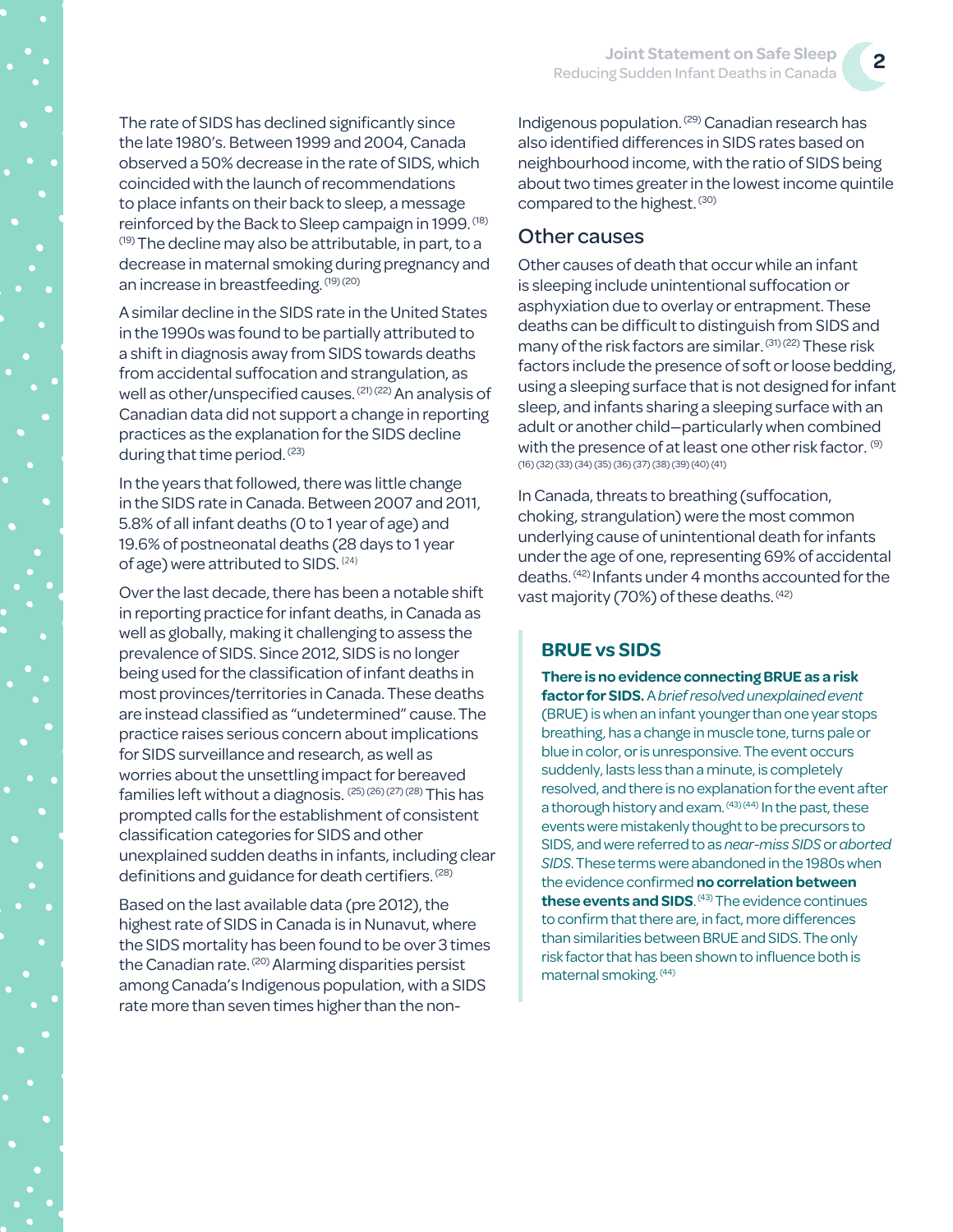

## Principles of Safe Sleep

**Key modifiable factors that reduce the risk of SIDS and other sleep-related infant deaths:**



## **Infants placed on their backs to sleep, for every sleep, have a reduced risk of SIDS.**

Infant sleep position is one of the most significant modifiable factors to reduce the risk of infant sleeprelated deaths. Prone and lateral sleeping positions are linked to increased rates of SIDS; even infants who regurgitate should be placed to sleep on their backs.(9) (11) (16) (39) (45) (46) (47) (48) (49) (50) Infants who normally sleep on their backs and are then placed to sleep in the prone position are at particularly high risk. (45) (46) (11) This reinforces the importance of consistently placing infants on their backs to sleep at home, in childcare settings and when travelling. **Sleep positioners** or any other infant sleep positioning devices should not be used as they pose a risk of suffocation. (51) (52)

Once infants are able to roll from their backs to their stomachs or sides, it is not necessary to reposition them onto their backs. However, soft or loose bedding and other objects can pose a suffocation hazard if the infant rolls onto them, so parents/ caregivers should continue to keep the infant's sleep area clear. (41)

Although **positional plagiocephaly**, commonly referred to as flat head, is most commonly caused by supine sleep position, the condition can largely be prevented. Placing the infant's head towards alternating ends of the crib will help to encourage the infant to lie equally on both sides of the head. When awake, infants will benefit from supervised tummy time, several times every day, to prevent plagiocephaly and counteract any effects of regular back sleeping on muscle development. (53) (54) (55)

Despite the intention to follow safe sleep recommendations, not all parents/caregivers put their babies in the supine position for every sleep. (56) Canadian research has found that mothers with lower levels of formal education were more likely to place their infants in a non-supine sleep position. (57) Another study found particularly high rates of non-supine infant sleep position among the Inuit population. (58) These findings suggest the need for tailored health promotion strategies for specific populations.



## **Preventing exposure to tobacco smoke, before and after birth, reduces the risk of SIDS.**

Maternal smoking during pregnancy is an important risk factor for SIDS. (6) (9) (14) (39) (59) (60) (61) (62) The risk of SIDS associated with maternal smoking is dosedependant. (9) (63) (12) (64) Women who reduce the amount of cigarettes smoked during pregnancy can reduce the risk of SIDS for their infant, and those who stop smoking can further reduce the risk. (9) (10) (15) It is estimated that one third of all SIDS deaths could be prevented if maternal smoking was eliminated. (65) (66) (67)

Infants who are exposed to second-hand smoke after birth are also at greater risk of SIDS, and this risk increases with the level of exposure. (68) (10) (14)

Smoking and **bed sharing** appear to have a synergistic effect. The risk of SIDS is significantly higher for infants that bed share with an adult who is a smoker or if their mother smoked during pregnancy. (64) (69) (70) (71) (72)

There is little published research on **cannabis**  exposure and SIDS. As cannabis smoke contains many of the same harmful chemicals as tobacco smoke, avoiding infant exposure before and after birth is strongly advised. Vaping cannabis does not eliminate the potential risk. (120) (121)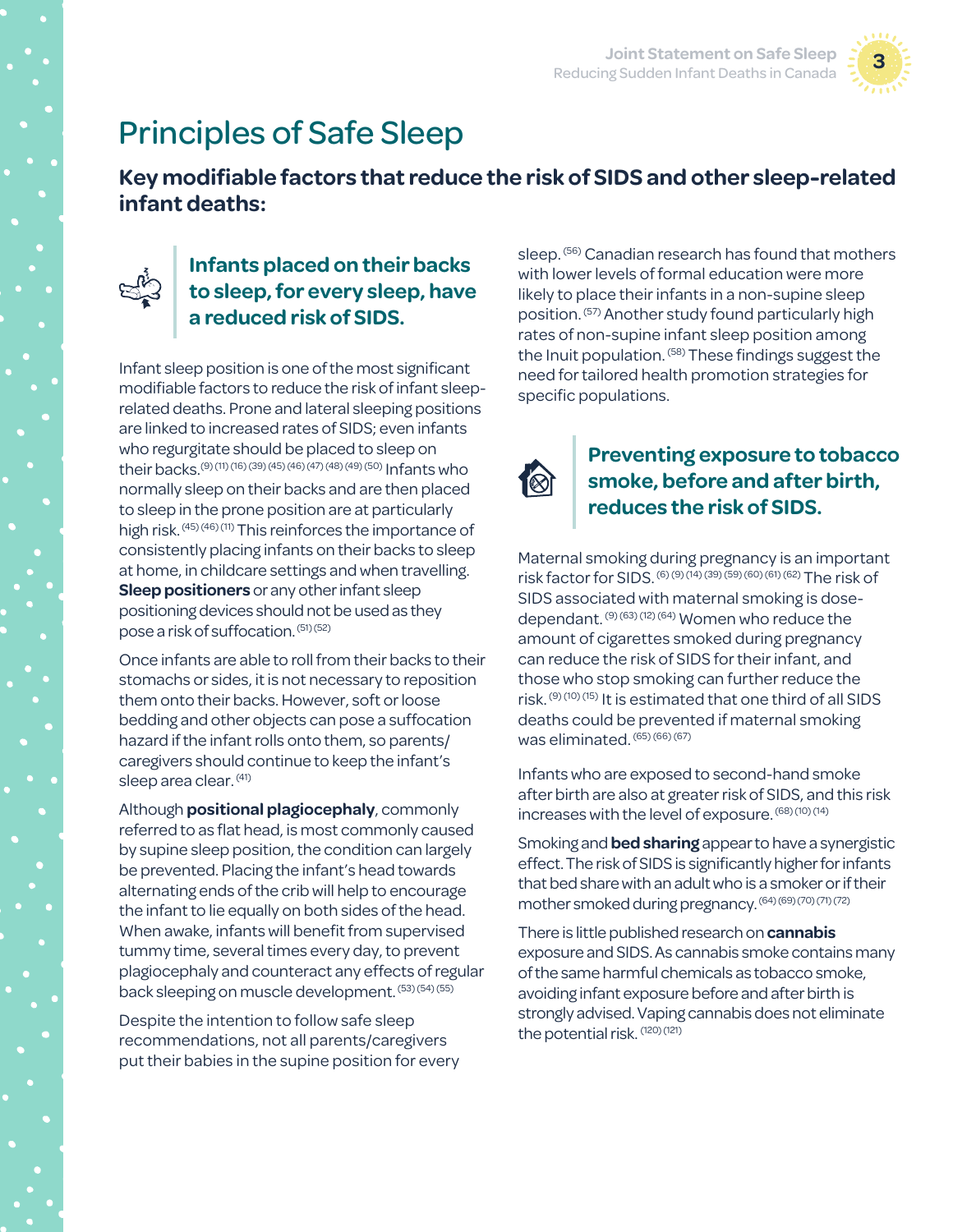The use of **vaping products** has increased dramatically in recent years. While often marketed as a means to reduce smoking, vaping products are a less harmful option only for existing smokers who quit smoking completely and switch to vaping. Vaping while pregnant exposes infants to nicotine as well as a host of other potentially harmful substances. (73) (74) (75) Until there is further evidence on the long term health effects, it is safest to avoid vaping during pregnancy and to protect infants from exposure to second-hand vapour from vaping products. (76) (77) (78)



**The safest place for an infant to sleep is in a crib, cradle or bassinet that meets current Canadian regulations.** 

Cribs, cradles, bassinets (including bassinet attachments for playpens) are regulated in Canada and are the safest places for an infant to sleep.

When infants sleep on surfaces that are not designed for them, such as sofas, armchairs and adult beds, they are more likely to become trapped and suffocate, in particular when the surface is shared with an adult or another child. (71) (32) (16) (39) (38) (79) (80)

A safe infant sleep surface:

- Has a firm, flat mattress with a tightly fitted sheet;
- Has no gaps between the mattress and sides, where the infant could become trapped;
- Is free of soft bedding, bumper pads, toys and sleep/head positioners.

**Infant sleep products that attach to the adult bed** are not recommended. These products present a risk of suffocation and entrapment. (51)

A crib, cradle or bassinet should never be modified and should always be used according to the manufacturer's instructions.

**Toys and soft bedding** such as pillows, duvets, quilts, comforters and bumper pads increase the risk of suffocation and should not be placed in an infant's crib, cradle or bassinet. (16) (33) (34) (35) (36) (37) (38) (41) (40) (81)

**Overheating** is a risk factor for SIDS. <sup>(82)</sup> Infants are safest when placed to sleep in simple, fitted sleepwear that is comfortable at room temperature and does not cause them to overheat. Infants do not require additional blankets as infants' movements may cause their heads to become completely covered and cause them to overheat.  $(83)(84)$  If a blanket is used, infants are safest with a thin, lightweight blanket. (51) If a sleep sack is used, it should be sized properly to protect the infant from slipping down inside the sleep sack. (85)

**Swaddling** is often used to calm infants and promote sleep. Swaddled infants have an increased risk of death when they roll or are placed prone. (86) (87) (88) If swaddling is used, the infant should always be placed on their back and swaddling discontinued as soon as the infant shows signs of trying to roll. Care should be taken to ensure that a swaddled infant's mouth and nose remain well clear of the blanket, and that the infant is wrapped in a way to allow free movement of the hips and legs. (89)

#### **Products that maintain an infant in a seated**

**position**, such as car seats, strollers, swings and bouncers, are not intended for infant sleep. When sleeping in a seated position, an infant's head can fall forward and their airway can become blocked. (90) (91) For that reason, if an infant falls asleep while travelling in a car seat or stroller, they should be moved to a crib, cradle or bassinet once the destination is reached. Similarly, when using inclined products such as bouncers or swings, which are often used to lull infants to sleep, the infant should be moved to a crib, cradle or bassinet once asleep.

Babies may also fall asleep in **baby slings or carriers**. It is important that the baby always be in an upright position, with their face in full view, and without any obstruction to their airway when in a baby sling or carrier. If the baby is positioned incorrectly, their chin may fall forward and they can suffocate against the product's fabric, the wearer's body, or their own chest. (92) (93) (94) (90)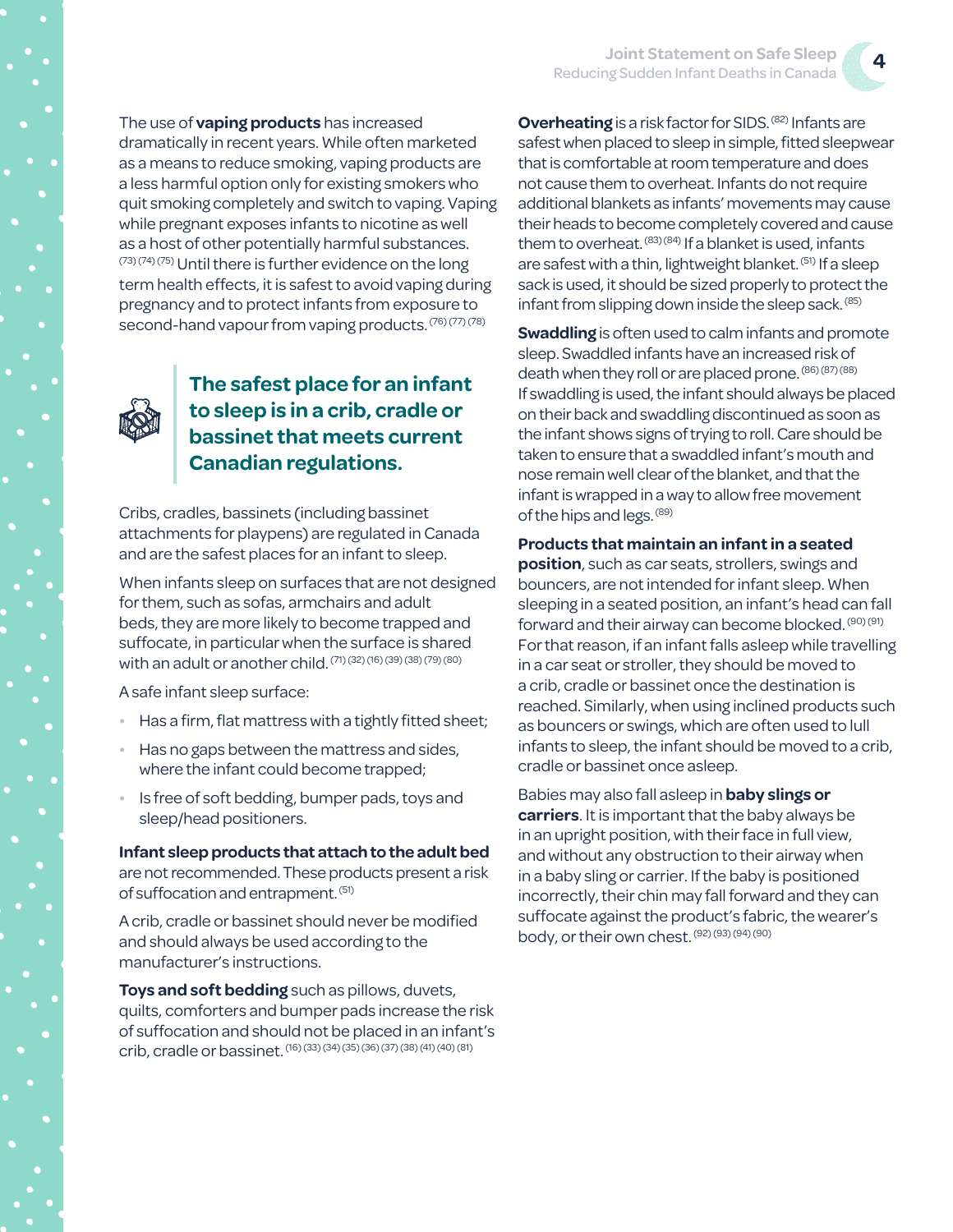



### **Infants who share a room with a parent or caregiver have a lower risk of SIDS.**

**Room sharing** refers to a sleeping arrangement where an infant's crib, cradle or bassinet is placed in the same room and near the parent or caregiver's bed. Infants who share a room have a lower risk of SIDS and will benefit from room sharing for the first 6 months, the period of time when the risk of SIDS is highest. (14) (79) (95) (96) Room sharing facilitates breastfeeding and frequent contact with infants at night.

**Bed sharing** describes a sleeping arrangement where an infant shares a sleeping surface, such as an adult bed, sofa, or armchair, with an adult or another child. Sharing a sleeping surface increases the risk of SIDS, suffocation from overlay or entrapment, and overheating. (39) (71) (79) (97) (98) The risk is particularly high for infants less than 4 months of age, or if the infant was born preterm or with low birthweight. (98) (71) (99) Other factors that put infants at greater risk when bed sharing include:

- When an infant shares a sleeping surface with a parent or caregiver who smokes, has consumed alcohol, is under the influence of illicit drugs or medications that may cause drowsiness, or is overly tired. (14) (39) (42) (69) (70) (71) (95) (96)
- If the infant's mother smoked during the pregnancy. (64) (69)
- Sleeping with an infant on a soft surface, such as a sofa, armchair, waterbed or air mattress. (32) (42) (69) (71) (100)
- Not placing the infant on their back. (16) (42) (69)
- The presence of loose bedding, pillows, blankets and other objects in the bed. <sup>(69)</sup>
- When an infant shares the bed with more than one person or animal. (16) (42)

## **Safe sleep away from home**

It is important that infants have a safe sleep space when sleeping away from home, including in **child care settings, when visiting or travelling**. Bassinet attachments for playpens provide a safe option until the infant starts rolling over or exceeds the weight limit for the attachment. Playpens themselves are not regulated for infant sleep in Canada and do not meet the same safety requirements as cribs, cradles or bassinets (including bassinet attachments for playpens). If used as a temporary sleep space while travelling, it is important to ensure the playpen is securely set up following the manufacturer's instructions and that precautions are taken to create a safe infant sleep surface. An extra mattress or padding should never be added to a playpen, and it should be clear of soft items, bedding and toys. Particular attention should be given to the location of the playpen within the room to make sure no additional risks, such as strangulation hazards posed by corded window coverings or electrical cords, are introduced into the sleep environment.

Recent Canadian data indicates that bed sharing is a common practice that parents employ for practical reasons. (101) A third of mothers reported sharing a bed with their infant everyday or almost everyday and an additional 27% reported doing so occasionally. Breastfeeding was the most commonly cited reason for infant bed sharing, followed by facilitating sleep for the infant or mother. Given the prevalence, parents should be aware of the factors that put infants at greatest risk when bed sharing, so they can knowingly avoid them.

The term *co-sleeping* can refer to a range of sleeping practices that include both bed sharing and room sharing. Definitions of this term are not consistent enough to make it universally acceptable.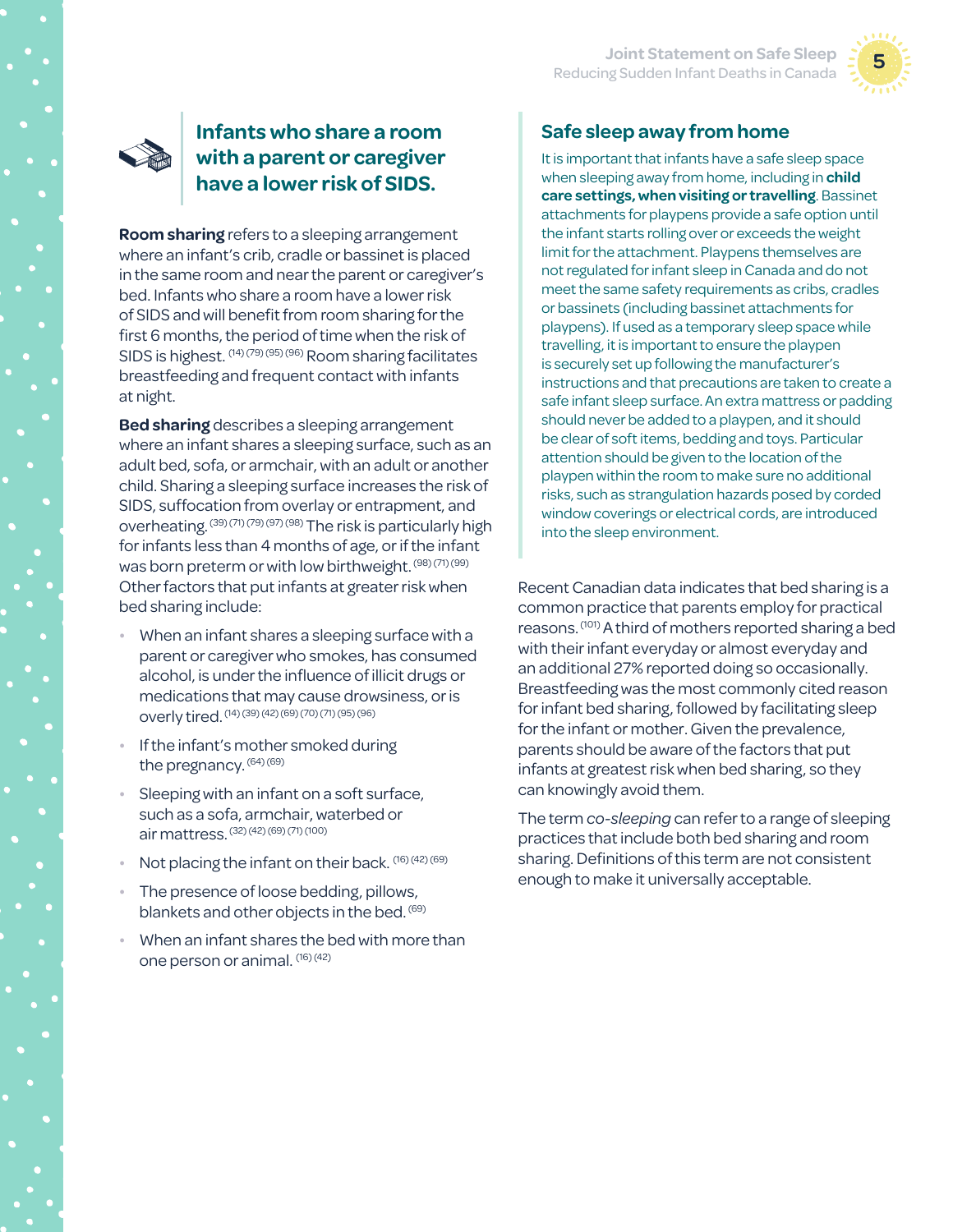

## **Breastfeeding provides a protective effect for SIDS.**

Breastfeeding is associated with a decreased risk of SIDS. (102) (103) (104) (105) The evidence indicates that breastfeeding for **at least 2 months** is necessary to provide a protective effect, and is associated with half the risk of SIDS, with greater protection provided with increased duration. (102) Although exclusive breastfeeding is preferred given the many associated health benefits, exclusive breastfeeding does not appear to provide added protection from SIDS over any breastfeeding. (102)

> In Canada, as well as globally, exclusive breastfeeding is recommended for the first **six months**, and continued for up to 2 years or longer along with age-appropriate complementary feeding. (107)

Canadian research has estimated that increasing efforts to promote, protect and support breastfeeding could help prevent a substantial proportion of SIDS mortality, particularly among Indigenous infants in Canada. (106)

Successful breastfeeding is not dependent on sharing a sleeping surface. (14) (39) However, parents who may bring their infant into bed to breastfeed should be aware of the factors that increase the risks associated with bed sharing. Moving the infant back to sleep in a crib, cradle or bassinet following the feeding will minimize any potential risk. (39) (96) (70)

## **Other modifiable factors:**

In addition to these key principles, other factors that can affect the risk of SIDS and other sleep related infant deaths include:

#### **Pacifiers**

Some evidence suggests that pacifiers may provide a protective effect for SIDS. (36) (108) (109) (110) (111) (112) Infants who accept a pacifier should have one consistently, for every sleep. (109) (113) A pacifier is not required to be reinserted if it is expelled during sleep.

While there is no solid evidence to demonstrate that pacifier use impairs breastfeeding, it is recommended to delay the introduction of a pacifier until breastfeeding is well established. (114)

#### **Alcohol and substance use**

Alcohol and opiate use during pregnancy are associated with an increased risk of SIDS. (115) (116) (117) Parental alcohol and substance use are also associated with a significantly higher risk of infant death when combined with bed sharing. (118) (119) (42) (70)

#### **Immunizations**

Immunization does not increase the risk of SIDS and may even lower the risk. (122) (123) (4) Infants should receive their vaccinations according to the schedule established in their province/territory.

**Home monitors:** Despite marketing claims, there is no evidence that home sleep monitors used to detect infant breathing, heart rate or movement—reduce the incidence of SIDS. (44) (124) These products can provide a sense of false reassurance. Priority should be placed on the principles of safe sleep as the most effective way to decrease the risk of SIDS.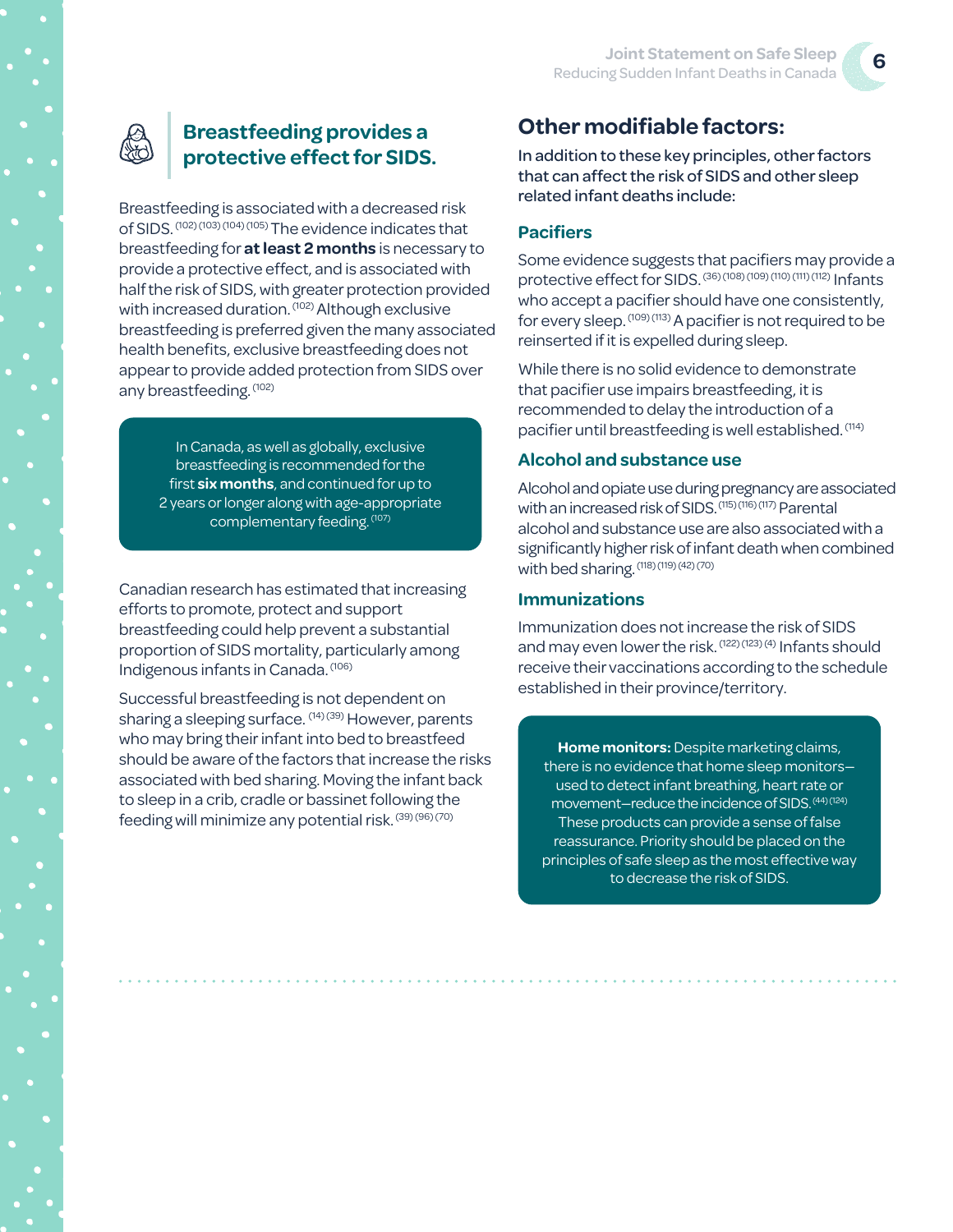

## Summary

Sudden infant deaths that occur during sleep continue to be a significant public health concern in Canada. The most important modifiable factors that can lower the risk are:

- Placing infants on their backs to sleep for every sleep.
- Protecting infants from exposure to tobacco smoke, before and after birth.
- Providing a safe sleep environment for infants. The safest place for an infant to sleep is in a crib, cradle or bassinet, free of soft loose bedding, placed in the parent's room for the first 6 months.
- Breastfeeding—for at least 2 months, with greater protection provided with longer duration.
- Practicing the principles of safe sleep FOR EVERY SLEEP—at home, in childcare settings and when travelling.

Although bed sharing is not advised, parents/caregivers should be aware of the factors that put infants at greatest risk when bed sharing so they can take steps to avoid them.

Health care providers are encouraged to share and discuss guidance on safe sleep practices with parents/ caregivers of infants, beginning in pregnancy.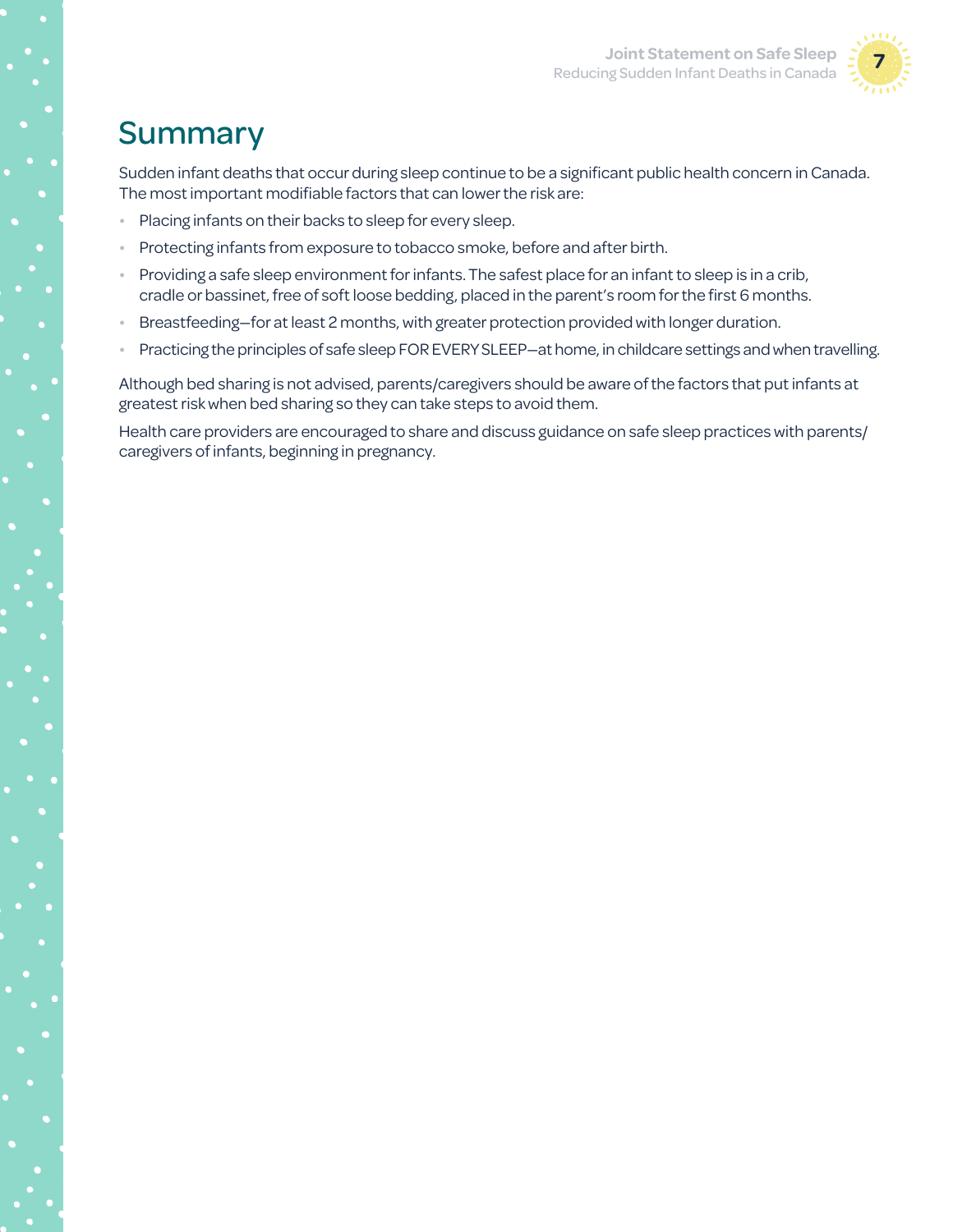## References

- 1. **Willinger M, James IS, Catz C.** Defining the sudden infant death syndrome (SIDS): deliberations of an expert panel convened by the National Institute of Child Health and Human Development. *Pediatr Pathol.* 11, 1991, (5):677–84.
- 2. **Kinney HC, Thach BT.** The sudden infant death syndrome. *N Engl J Med.* 361, 2009, (8)795–805.
- 3. **Goldstein RD, Trachtenberg FL, Sens MA, Harty BJ, Kinney HC.** Overall postneonatal mortality and rates of SIDS. *Pediatrics.*  137, 2016, (1):1–10.
- 4. **Carlin RF, Moon RY.** Risk Factors, Protective Factors, and Current Recommendations to Reduce Sudden Infant Death Syndrome: A Review. *JAMA Pediatr.* 171, 2017, (2):175–80.
- 5. **Blair P, Sidebotham P, Berry P, Evans M, Fleming P.** Major epidemiological changes in sudden infant death syndrome: A 20 year population-based study in the UK. *Lancet.* 367, 2006, (9507):314–9.
- 6. **Leach CE, Blair PS, Fleming PJ, Smith IJ, Platt MW, Berry PJ, Golding J, et al.** Epidemiology of SIDS and explained sudden infant deaths. *Pediatrics.* 104, 1999, (4) e43.
- 7. **Shapiro-Mendoza CK, Tomashek KM, Anderson RN, Wingo J.** Recent national trends in sudden, unexpected infant deaths: more evidence supporting a change in classification or reporting. *Am J Epidemiol.* 163, 2006, (8):762–9.
- 8. **Blair PS, Fleming PJ.** Epidemiological investigation of sudden infant death syndrome in infants: Recommendations for future studies. *Child Care Health Dev.* 28, 2002, Suppl 1:49–54.
- 9. **Mitchell EA, Taylor BJ, Ford RP, Stewart AW, Becroft DM, Thompson JM et al.** Four modifiable and other major risk factors for cot death: The New Zealand Study. *J Paediatr Child Health.* 28, 1992, Suppl 1:S3–8.
- 10. **Blair PS, Fleming PJ, Bensley D, Smith I, Bacon C, Taylor E et al.** Smoking and the sudden infant death syndrome: Results from 1993–1995 case-control study for confidential inquiry into stillbirths and deaths in infancy. *BMJ.* 313, 1996, (7051):195–8.
- 11. **Oyen N, Markestad T, Skjaerven R, Irgens L, Helweg-Larsen K., Alm B, Norvenius G, Wennergren G.** Combined effects of sleeping position and prenatal risk factors in sudden infant death syndrome: The Nordic Epidemiological SIDS study. *Pediatrics.*  100, 1997, (4):613–21.
- 12. **Brooke H, Gibson A, Tappin D, Brown H.** Case-control study of sudden infant death syndrome in Scotland, 1992–5. *BMJ.* 314, 1997, (7093):1516–20.
- 13. **Alm B, Milerad J, Wennergren G, Skjaerven R, Oyen N, Norvenius G, et al.** A case-control study of smoking and sudden infant death syndrome in the Scandinavian countries, 1992–1995. *Arch Dis Child.* 78, 1998, (4):329–34.
- 14. **Carpenter RG, Irgens LM, Blair PS, England PD, Fleming P, Huber J et al.** Sudden unexplained infant death in 20 regions in Europe: Case-control study. *Lancet.* 363, 2004, (9404):185–91.
- 15. **Vennemann M, Findeisen M, Butterfab-Bahloul T, Jorch G, Brinkman B, Kopcke W et al.** Modifiable risk factors for SIDS in Germany: Results of GeSID. *Acta Paediatrica.* 94, 2005, (6):655–60.
- 16. **Hauck FR, Herman SM, Donovan M, Iyasu S, Moore CM, Donoghue E, et al.** Sleep environment and the risk of sudden infant death syndrome in an urban population: The Chicago infant mortality study. *Pediatrics.* 111, 2003, (5 Pt 2):1207–14.
- 17. **Fleming P, Blair P.** Sudden infant death syndrome and parental smoking. *Early Hum Dev.* 83, 2007, (11):721–5.
- 18. **Public Health Agency of Canada.** *Canadian Perinatal Health Report: 2008 Edition.* Ottawa, 2008.
- 19. **Rusen ID, Sauve R, Joseph KS, Kramer MS.** Sudden infant death syndrome in Canada: Trends in rates and risk factors, 1985–1998. *Chronic Dis Can.* 25, 2004, (1):1–6.
- 20. **Public Health Agency of Canada.** Sudden Infant Death Syndrome (SIDS) in Canada. [Online] 2014. [http://publications.gc.ca/](http://publications.gc.ca/collections/collection_2015/aspc-phac/HP35) [collections/collection\\_2015/aspc-phac/HP35](http://publications.gc.ca/collections/collection_2015/aspc-phac/HP35)–51–2014-eng.pdf.
- 21. **Malloy MH, MacDorman M.** Changes in the classification of sudden unexpected infant deaths: United States, 1992–2001. *Pediatrics.* 115, 2005, (5):1247–53.
- 22. **Shapiro-Mendoza CK, Kimball M, Tomashek KM, Anderson RN, Blanding S.** US infant mortality trends attributable to accidental suffocation and strangulation in bed from 1984 through 2004: are rates increasing? *Pediatrics.* 123, 2009, (2):533–9.
- 23. **Gilbert NL, Fell DB, Joseph KS, Liu S, León JA, Sauve R.** Temporal trends in sudden infant death syndrome in Canada from 1991 to 2005: contribution of changes in cause of death assignment practices and in maternal and infant characteristics. *Paediatr Perinat Epidemiol.* 26, 2012, (2):124–30.
- 24. **Public Health Agency of Canada.** Perinatal health indicators for Canada 2017. [Online] 2017. [http://publications.gc.ca/](http://publications.gc.ca/collections/collection_2018/aspc-phac/HP7) [collections/collection\\_2018/aspc-phac/HP7](http://publications.gc.ca/collections/collection_2018/aspc-phac/HP7)–1–2017-eng.pdf.
- 25. **Shapiro-Mendoza CK, Parks SE, Brustrom J, Andrew T, Camperlengo L, Fudenberg J, et al.** Variations in cause-of-death determination for sudden unexpected infant deaths. *Pediatrics.* 140, 2017, (1) e20170087.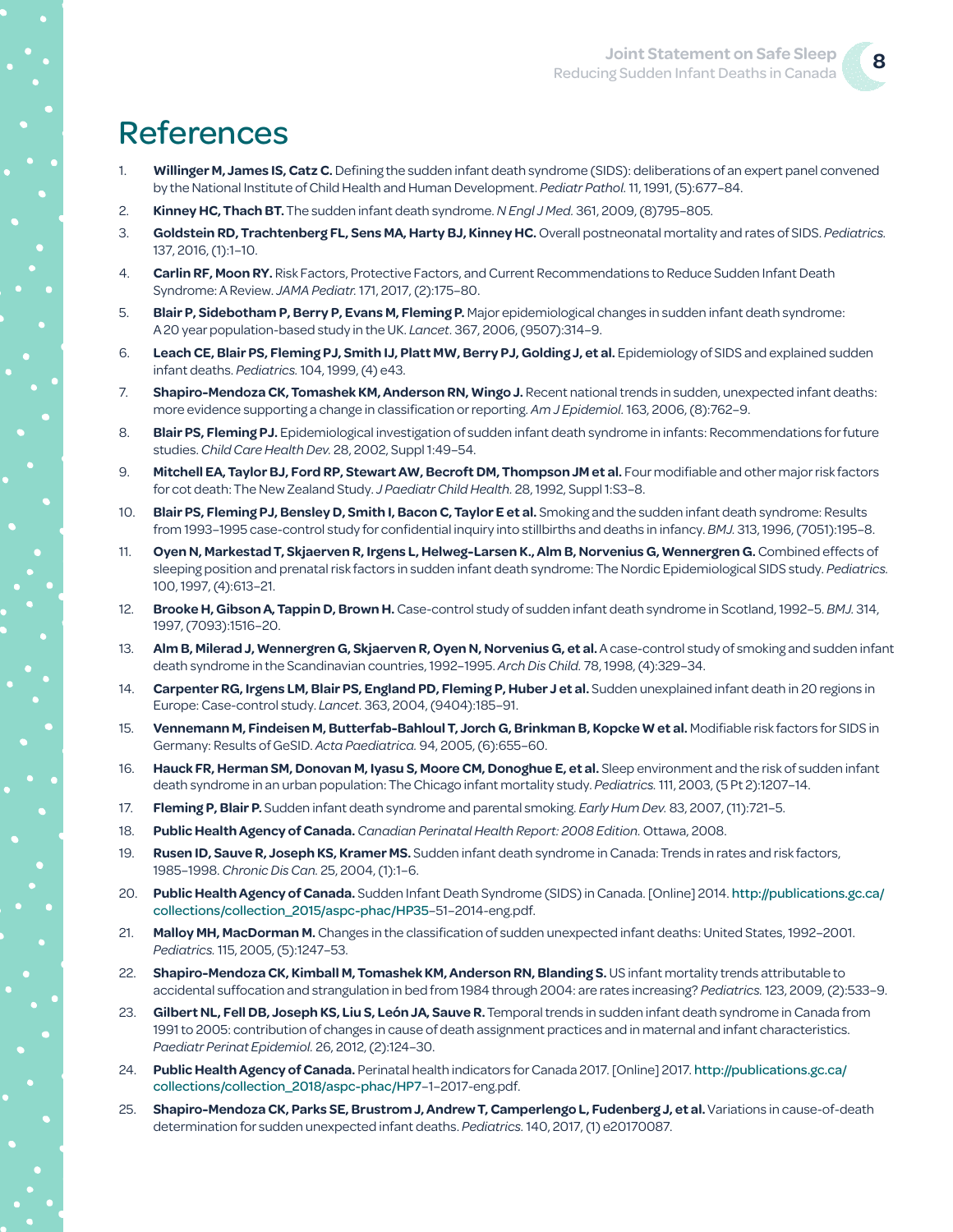

- 26. **Gould SJ, Weber MA, Sebire NJ.** Variation and uncertainties in the classification of sudden unexpected infant deaths among paediatric pathologists in the UK: findings of a National Delphi Study. *J Clin Pathol.* 63, 2010, (9):796–9.
- 27. **Crandall LG, Reno L, Himes B, Robinson D.** The Diagnostic Shift of SIDS to Undetermined: Are There Unintended Consequences? *Acad Forensic Pathol.* 7, 2017, (2):212–20.
- 28. **Goldstein RD, Blair PS, Sens MA, Shapiro-Mendoza CK, Krous HF, Rognum TO, Moon RY.** Inconsistent classification of unexplained sudden deaths in infants and children hinders surveillance, prevention and research: recommendations from The 3rd International Congress on Sudden Infant and Child Death. *Forensic Sci Med Pathol.* 15, 2019, (4):622–8.
- 29. **Sheppard AJ, Shapiro GD, Bushnik T, Wilkins R, Perry S, Kaufman JS, Kramer MS, Yang S.** Birth outcomes among First Nations, Inuit and Métis populations. *Health Reports.* 28, 2017, (11):11–16.
- 30. **Gilbert NL, Auger N, Wilkins R, Kramer MS.** Neighbourhood income and neonatal, postneonatal and sudden infant death syndrome (SIDS) mortality in Canada, 1991–2005. *Can J Public Health.* 104, 2013, (3): e187–e192.
- 31. **Syndrome, Task Force On Sudden Infant Death.** SIDS and Other Sleep-Related Infant Deaths: Updated 2016 Recommendations for a Safe Infant Sleeping Environment. *Pediatrics.* 138, 2016, (5):e20162940.
- 32. **Rechtman LR, Colvin JD, Blair PS, Moon RY.** Sofas and infant mortality. *Pediatrics.* 134, 2014, (5):e1293–300.
- 33. **Mitchell EA, Scragg L, Clements M.** Soft cot mattresses and the sudden infant death syndrome. *N Z Med J.* 109, 1996, (1023):206–7.
- 34. **Thach BT, Rutherford GW, Harris K.** Deaths and injuries attributed to infant crib bumper pads. *J Pediatr.* 151, 2007, (3):271–4.
- 35. **L'Hoir MP, Engelberts AC, van Well GTJ, et al.** Risk and preventive factors for cot death in The Netherlands, a low-incidence country. *Eur J Pediatr.* 157, 1998, (8):681–8.
- 36. **Fleming PJ, Blair PS, Bacon C, et al.** Confidential Enquiry into Stillbirths and Deaths Regional Coordinators and Researchers. Environment of infants during sleep and risk of the sudden infant death syndrome: results of 1993–5 case-control study. *BMJ.*  313, 1996, (7051):191–5.
- 37. **Ponsonby AL. Dwyer T, Couper D, Cochrane J.** Association between use of a quilt and sudden infant death syndrome: Case-control study. *BMJ.* 316, 1998, (7126):195–6.
- 38. **Ostfeld BM, Perl H, Esposito L, Hempstead K, Hinnen R, Sandler A, Goldblatt Pearson P, Hegyi T.** Sleep environment, positional, lifestyles, demographic characteristics associated with bed sharing in Sudden Infant Death Syndrome Cases: A population-based study. *Pediatrics.* 118, 2006, (5):2051–9.
- 39. **McGarvey C, McDonnell M, Chong A, O'Regan M, Matthews T.** Factors relating to the infant's last sleep environment in sudden infant death syndrome in the Republic of Ireland. *Arch Dis Child.* 88, 2003, (12):1058–64.
- 40. **Moon RY, Hauck FR.** Hazardous bedding in infants' sleep environment is still common and a cause for concern. *Pediatrics.*  135, 2015, (1):178–9.
- 41. **Colvin JD, Collie-Akers V, Schunn C, Moon RY.** Sleep environment risks for younger and older infants. *Pediatrics.* 134, 2014, (2):e406–12.
- 42. **Statistics Canada.** Canadian Vital Statistics Death Database (2006 to 2017).
- 43. **Arane K, Claudius, I, Goldman RD.** Brief resolved unexplained event: New diagnosis in infants. *Can Fam Physician.* 2017, (63) 39–41.
- 44. **Behnam-Terneus M, Clemente M.** SIDS, BRUE, and Safe Sleep Guidelines . *Pediatr Rev.* 2019, 40, (9) 443–55.
- 45. **Mitchell E, Thach B, Thompson J, Williams S.** Changing infants' sleep position increases risk of sudden infant death syndrome. *Arch Pediatr Adolesc Med.* 153, 1999, (11):1136–41.
- 46. **Li DK, Petitti DB, Willinger M, McMahon R, Odouli R, Vu H, Hoffman HJ.** Infant sleep position and the risk of sudden infant death syndrome in California, 1997–2000. *Am J Epidemiol.* 157, 2003, (5): 446–55.
- 47. **Vandenplas Y, Rudolph CD, Lorenzo C, Hassall E, Liptak G, Mazur L, et al.** Pediatric gastroesophageal reflux clinical practice guidelines: Joint recommendations of the North American and European Society of Pediatric Gastroenterology, Hepatology and Nutrition (HASPGHAN and ESPGHAN). *J Pediatr Gastroenterol Nutr.* 49, 2009, (4):498–547.
- 48. **Wong FY, Witcombe NB, Yiallourou SR, Yorkston S, Dymowski AR, Krishnan L, et al.** Cerebral oxygenation is depressed during sleep in healthy term infants when they sleep prone. *Pediatrics.* 127, 2011, (3):e558–65.
- 49. **Byard RW, Beal SM.** Gastric aspiration and sleeping position in infancy and early childhood. *J Paediatr Child Health. 2000.*  36, 2000, (4):403–5.
- 50. **Tablizo MA, Jacinto P, Parsley D, Chen ML, Ramanathan R, Keens TG.** Supine sleeping position does not cause clinical aspiration in neonates in hospital newborn nurseries. *Arch Pediatr Adolesc Med.* 161, 2007, (5):507–10.
- 51. **Health Canada.** Is Your Child Safe? Sleep Time. [Online] 2012. [Cited: 02 24, 2020.] [www.canada.ca/en/health-canada/](https://www.canada.ca/en/health-canada/services/consumer-product-safety/reports-publications/consumer-education/your-child-safe/sleep-time.html#a52) [services/consumer-product-safety/reports-publications/consumer-education/your-child-safe/sleep-time.html#a52](https://www.canada.ca/en/health-canada/services/consumer-product-safety/reports-publications/consumer-education/your-child-safe/sleep-time.html#a52).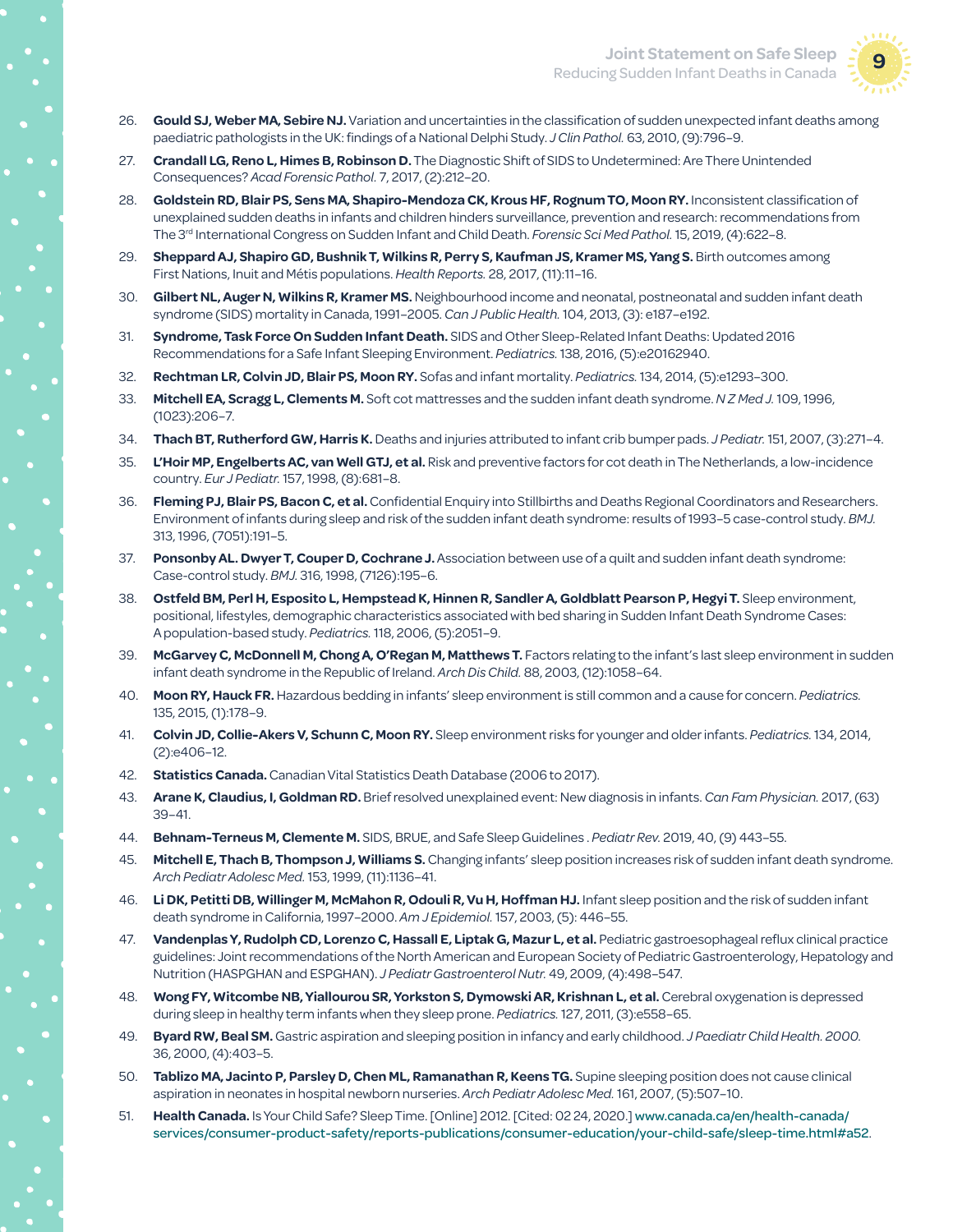- 52. **Centers for Disease Control and Prevention.** Suffocation deaths associated with use of infant sleep positioners— United States, 1997–2011. *MMWR Morb Mortal Wkly Rep.* 61, 2012, (46):933–7.
- 53. **Hutchison BL, Thompson JM, Mitchell EA.** Determinants of nonsynostotic plagiocephaly: a case-control study. *Pediatrics.*  112, 2003, (4):e316.
- 54. **van Vlimmeren LA, van der Graaf Y, Boere-Boonekamp MM, L'Hoir MP, Helders PJ, Engelbert RH.** Risk factors for deformational plagiocephaly at birth and at 7 weeks of age: A prospective cohort study. *Pediatrics.* 119, 2007, (2):e408–18.
- 55. **Canadian Paediatric Society.** Positional Plagiocephaly, Practice Point. [Online] 2011 (Reaffirmed 2018). [Cited: 02 25, 2020.] [www.cps.ca/en/documents/position/positional-plagiocephaly](https://www.cps.ca/en/documents/position/positional-plagiocephaly).
- 56. **Colson ER, Geller NL, Heeren T, Corwin MJ.** Factors Associated With Choice of Infant Sleep Position. *Pediatrics.* 140, 2017, (3):e20170596.
- 57. **Smylie J, Fell DB, Chalmers B, Sauve R, Royle C, Allan B, O'Campo P.** Socioeconomic Position and Factors Associated With Use of a Nonsupine Infant Sleep Position: Findings From the Canadian Maternity Experiences Survey. *Am J Public Health.*  104, 2014, (3): 539–47.
- 58. **Asuri S, Ryna AC, Arbour L.** Early Inuit Child Health in Canada Report. Early Inuit child health in Canada: Report 1—Sleep practices among Inuit infants and the prevention of SIDS. [Online] University of British Columbia and Inuit Tapiriit Kanatami, 2011. [Cited: February 24, 2021.] [www.itk.ca/wp-content/uploads/2016/07/2011-Report-Sleep-Practices-among-Inuit-Infants](https://www.itk.ca/wp-content/uploads/2016/07/2011-Report-Sleep-Practices-among-Inuit-Infants-and-the-Prevention-of-SIDS.pdf)[and-the-Prevention-of-SIDS.pdf](https://www.itk.ca/wp-content/uploads/2016/07/2011-Report-Sleep-Practices-among-Inuit-Infants-and-the-Prevention-of-SIDS.pdf).
- 59. **Schoendorf KC, Kiely JL.** Relationship of sudden infant death syndrome to maternal smoking during and after pregnancy. *Pediatrics.* 90, 1992, (6):905–8.
- 60. **Sawnani H, Jackson T, Murphy T, Beckerman R, Simakajornboon N.** The effect of maternal smoking on respiratory and arousal patterns in preterm infants during sleep. *Am J Respir Crit Care Med.* 169, 2004, (6):733–8.
- 61. **Sawnani H, Olsen E, Simakajornboon N.** The effect of in utero cigarette smoke exposure on development of respiratory control: a review. *Pediatr Allergy Immunol Pulmonol.* 23, 2010, (3):161–7.
- 62. **Tirosh E, Libon D, Bader D.** The effect of maternal smoking during pregnancy on sleep respiratory and arousal patterns in neonates. *J Perinatol.* 16, 1996, (6):435–8.
- 63. **Mitchell EA, Ford RP, Stewart AW, Taylor BJ, Becroft DM, Thompson JM, et al.** Smoking and the sudden infant death syndrome. *Pediatrics.* 91, 1993, (5):893–6.
- 64. **Zhang K, Wang X.** Maternal smoking and increased risk of sudden infant death syndrome: a meta-analysis. *Legal medicine (Tokyo, Japan).* 15, 2013, (3):115–21.
- 65. **Mitchell EA, Milerad J.** Smoking and the sudden infant death syndrome. *Rev Environ Health.* 21, 2006, (2):81–103.
- 66. **Dietz PM, England LJ, Shapiro-Mendoza CK, Tong VT, Farr SL, Callaghan WM.** Infant morbidity and mortality attributable to prenatal smoking in the U.S. *Am J Prev Med.* 39, 2010, (1):45–52.
- 67. **Rehm J, Gnam W, Popova S, Baliunas D, Brochu S.** The Costs of Alcohol, Illegal Drugs, and Tobacco in Canada, 2002. *J Stud Alcohol Drugs.* 68, 2007, (6):886–95.
- 68. **Liebrechts-Akkerman G, Lao O, Liu F, et al.** Postnatal parental smoking: an important risk factor for SIDS. *Eur J Pediatr.*  170, 2011, (10):1281–91.
- 69. **Blair PS, Sidebotham P, Pease A, Fleming PJ.** Bed-sharing in the absence of hazardous circumstances: is there a risk of sudden infant death syndrome? An analysis from two case-control studies conducted in the UK. *PLoS One.* 9, 2014, (9):e107799.
- 70. **Carpenter R, McGarvey C, Mitchell EA, Tappin DM, Vennemann MM, Smuk M, et al.** Bed sharing when parents do not smoke: is there a risk of SIDS? An individual level analysis of five major case-control studies. *BMJ Open.* 3, 2013, (5):e002299.
- 71. **Vennemann MM, Hense H-W, Bajanowski T, Blair PS, Complojer C, Moon RY, et al.** Bed sharing and the risk of sudden infant death syndrome: can we resolve the debate? *J Pediatr.* 160, 2012, (1):44–8.e2.
- 72. **Task Force on Infant Sleep Position and Sudden Infant Death Syndrome, AAP.** Changing Concepts of Sudden Infant Death Syndrome: Implications for Infant Sleeping Environment and Sleep Position. *Pediatrics.* 105, 2000, (3)650–6.
- 73. **Spindel E, McEvoy C.** The Role of Nicotine in the Effects of Maternal Smoking during Pregnancy on Lung Development and Childhood Respiratory Disease: Implications for Dangers of E-Cigarettes. *Am J Respir Crit Care Med.* 193, 2016, (5);486–94.
- 74. **Whittington JR, Simmons PM, Phillips AM, Gammill SK, Cen R, Magann EF, et al.** The Use of Electronic Cigarettes in Pregnancy: A Review of the Literature. *Obstet Gynecol Surv.* 73, 2018, (9):544–9.
- 75. **Eugenín J, Otárola M, Bravo E, Coddou C, Cerpa V, Reyes-Parada M, Llona I, von Bernhardi R.** Prenatal to early postnatal nicotine exposure impairs central chemoreception and modifies breathing pattern in mouse neonates: a probable link to sudden infant death syndrome. *J Neurosci.* 28, 2008, (51):13907–17.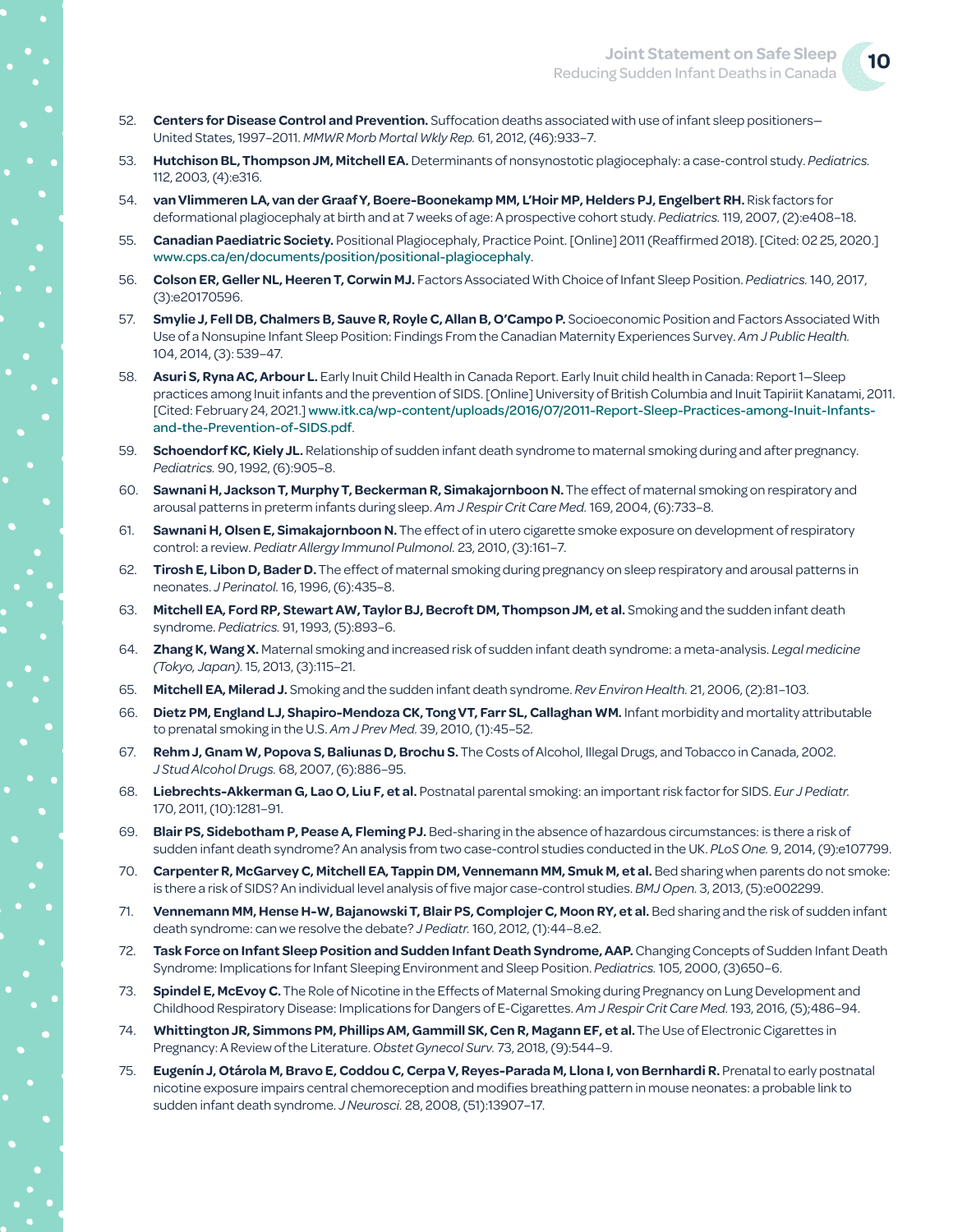

- 76. **Public Health Agency of Canada.** Chapter 3: Care During Pregnancy (3–25). *Family Centered Maternity and Newborn Care National Guidelines.* [Online] 2019. [Cited: February 24, 2021.] [www.canada.ca/en/public-health/services/publications/](https://www.canada.ca/en/public-health/services/publications/healthy-living/maternity-newborn-care-guidelines-chapter-3.html) [healthy-living/maternity-newborn-care-guidelines-chapter-3.html](https://www.canada.ca/en/public-health/services/publications/healthy-living/maternity-newborn-care-guidelines-chapter-3.html).
- 77. **Health Canada.** Risks of Vaping. [Online] 2020. [Cited: February 24, 2021.] [www.canada.ca/en/health-canada/services/](https://www.canada.ca/en/health-canada/services/smoking-tobacco/vaping/risks.html) [smoking-tobacco/vaping/risks.html](https://www.canada.ca/en/health-canada/services/smoking-tobacco/vaping/risks.html).
- 78. **National Academies of Sciences, Engineering, and Medicine and Systems, Committee on the Review of the Health Effects of Electronic Nicotine Delivery.** *Public Health Consequences of E-cigarettes. A Consensus Study Report of the National Academies of Sciences, Engineering and Medicine.* Washington (DC) : National Academies Press (US), 2018.
- 79. **Tappin D, Ecob R, Brooke H.** Bedsharing, roomsharing, and sudden infant death syndrome in Scotland: A case-control study. *J Pediatr.* 147, 2005, (1): 32–7.
- 80. **Scheers N, Rutherford W, Kemp J.** Where should infants sleep? A comparison of risk for suffocation of infants sleeping in cribs, adult beds, and other sleeping locations. *Pediatrics.* 112, 2003, (4):883–9.
- 81. **Parks SE, Erck Lambert AB, Hauck FR, Cottengim CR, Faulkner M, Shapiro-Mendoza CK.** Explaining Sudden Unexpected Infant Deaths, 2011–2017. *Pediatrics.* 2021, Vol. 147, 5:e2020035873.
- 82. **Ponsonby AL, Dwyer T, Gibbons IE, Cochrane JA, Jones ME, McCall MJ.** Thermal environment and sudden infant death syndrome: Case-control study. *BMJ.* 304, 1992, (6822): 277–82.
- 83. **Mitchell EA, Thompson JM, Becroft DM, Bajanowski T, Brinkmann B, Happe A, et al.** Head covering and the risk of SIDS: Findings from the New Zealand and German SIDS case-control studies. *Pediatrics.* 121, 2008, (6):e1478-e1483.
- 84. **Blair PS, Mitchell EA, Heckstall-Smith EM, Fleming PJ.** Head covering—a major modifiable risk factor for sudden infant death syndrome: a systematic review. *Arch Dis Child.* 93, 2008, (9)778–83.
- 85. **Glover Williams A, Finlay F.** Can infant sleeping bags be recommended by medical professionals as protection against sudden infant death syndrome? *Arch Dis Child.* 104, 2019, (3):305–7.
- 86. **McDonnell E, Moon RY.** Infant deaths and injuries associated with wearable blankets, swaddle wraps, and swaddling. *J Pediatr.*  164, 2014, (5):1152–6.
- 87. **Pease AS, Fleming PJ, Hauck FR, Moon RY, Horne RSC, L'Hoir MP, et al.** Swaddling and the Risk of Sudden Infant Death Syndrome: A Meta-analysis. *Pediatrics.* 137, 2016, (6)e20153275.
- 88. **Nelson AM, .** Risks and Benefits of Swaddling Healthy Infants: An Integrative Review. *MCN Am J Matern Child Nurs.* 42, 2017, (4):216–25.
- 89. **Canadian Paediatric Society.** Swaddling. *Caring for Kids.* [Online] CPS, May 2018. [Cited: 02 27, 2020.] [www.caringforkids.cps.ca/handouts/swaddling](https://www.caringforkids.cps.ca/handouts/swaddling).
- 90. **Rholdon R, .** Understanding the Risks Sitting and Carrying Devices Pose to Safe Infant Sleep. *Nurs Womens Health.* 21, 2017, (3):225–30.
- 91. **Côté A, Bairam A, Deschesne M, Hatzakis G.** Sudden infant deaths in sitting devices. *Arch Dis Child.* 93, 2008, (5):384–9.
- 92. **Batra EK, Midgett JD, Moon RY.** Hazards associated with sitting and carrying devices for children two years and younger. *J Pediatr.* 167, 2015, (1):183–7.
- 93. **Bergounioux J, Madre C, Crucis-Armengaud A, et al.** Sudden deaths in adult-worn baby carriers: 19 cases. *Eur J Pediatr.*  174, 2015, (12):1665–70.
- 94. **Madre C, Rambaud C, Avran D, Michot C, Sachs P, Dauger S.** Infant deaths in slings. *Eur J Pediatr.* 173, 2014, (12):1659–61.
- 95. **Scragg R, Mitchell EA, Stewart AW, et al.** Infant room-sharing and prone sleep position in sudden infant death syndrome. *Lancet.* 347, 1996, (8993):7–12.
- 96. **Blair PS, Fleming PJ, Smith IJ, et al and Group., CESDI SUDI Research.** Babies sleeping with parents: case-control study of factors influencing the risk of the sudden infant death syndrome. *BMJ.* 319, 1999, (7223):1457–61.
- 97. **Carroll-Pankhurst C, Mortimer EA.** Sudden infant death syndrome, bedsharing, parental weight, and age of death. *Pediatrics.*  107, 2001, (3):530–6.
- 98. **Ruys JH, Jonge GA, Brand R, Engelberts A, Semmekrot BA.** Bed-sharing in the first four months of life: A risk factor for sudden infant death. *Acta Paediatr.* 96, 2007, (10):1399–403.
- 99. **Blair PS, Platt MW, Smith IJ, Fleming PJ.** Sudden infant death syndrome and sleeping position in pre-term and low birth weight infants: an opportunity for targeted intervention. *Arch Dis Child.* 91, 2006, (2):101–6.
- 100. **Doering JJ., Salm Ward TC.** The Interface Among Poverty, Air Mattress Industry Trends, Policy, and Infant Safety. *Am J Public Health.* 107, 2017, (6):945–9.
- 101. **Gilmour H, Ramage-Morin PL, Wong SL.** *Infant bed sharing in Canada.* s.l. : Statistics Canada, Health Reports, July 17, 2019. [www.doi.org/10.25318/82-](http://www.doi.org/10.25318/82-003-x201900700002-eng)003-x201900700002-eng.